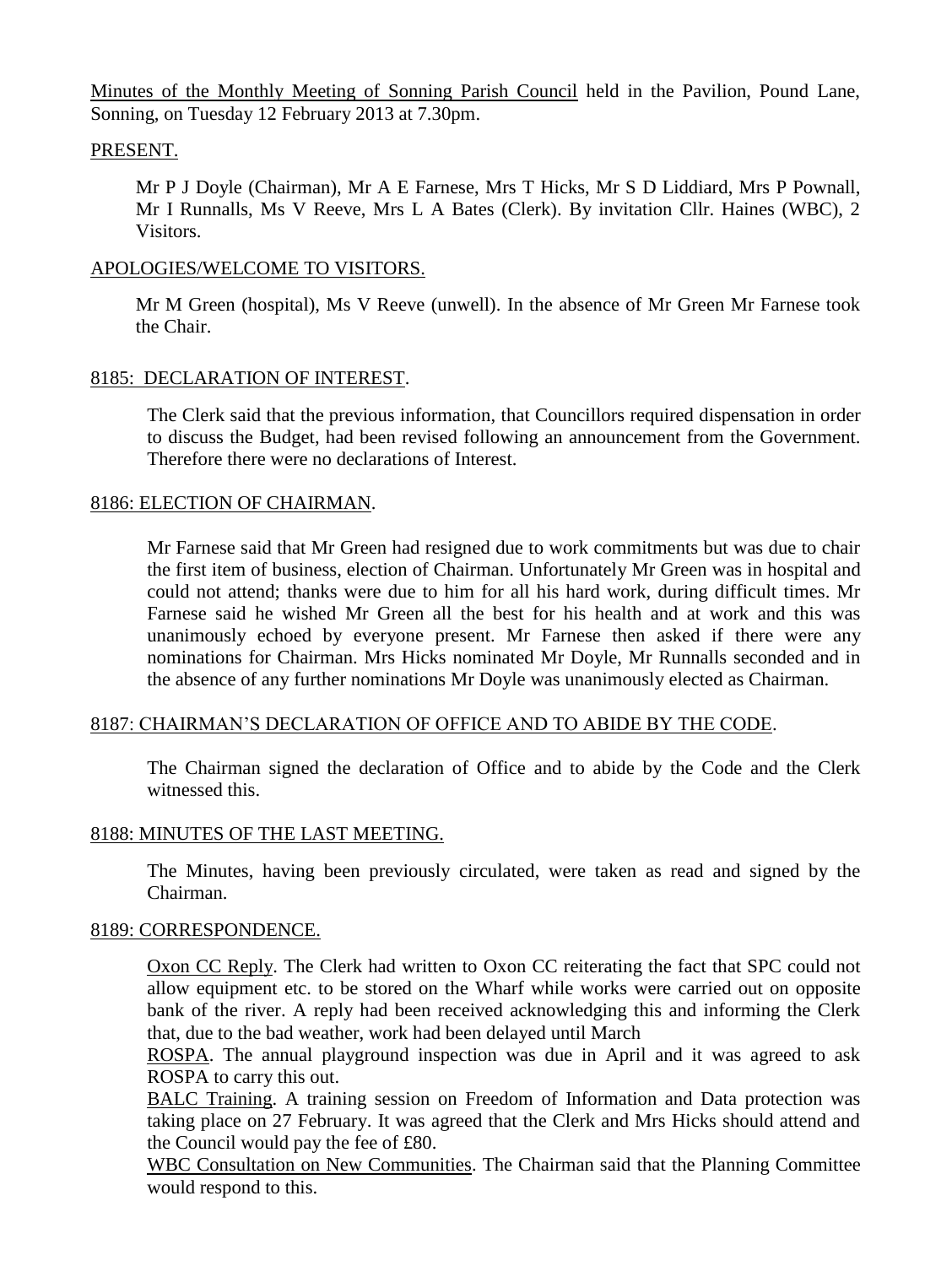# 8189: CORRESPONDENCE (Cont'd).

Major Projects Co-ordinators Meeting WBC 19 February. The Chairman and Mr Farnese would attend this. Cllr Haines said it would be important for someone to attend these meetings if possible as the electrification of the railways would be discussed at some point. The Chairman said that he would like to raise the broadband issue at the meeting.

Letter from Head Teacher. Mrs Green had responded to the letter regarding the school parking problems and the potential danger to pedestrians from cars parked alongside the bus shelter. Mrs Green had passed the Council's concerns on to parents and staff but felt that, unless the situation was monitored regularly people would continue to park next to the bus shelter. If bollards could be installed this would have some impact. The school would continue to promote their green policy, would review their travel plan and possibly carry out another travel to school survey. The After School Club numbers were at their highest, which had reduced the number of vehicular movements at the end of the day.

Lorry Watch. Mr Hulley had asked about restarting the Lorry Watch but understood that it should be organised by SPC for the Council's insurance to cover the volunteers. Mr Runnalls agreed to co-ordinate the Lorry Watch but would not be prepared to head up the Highways WG. Mr Runnalls would contact Mr Hulley. It was understood that the Police intended to be on site in order to observe any contraventions of the 'weak bridge' limit. They would have cameras on board and there would be a visible police presence. The Chairman said that Mr Green thought that the legislation covering the 'weak bridge' limit had been poorly written. Cllr Haines agreed to look into this.

School Cottage Barn. The Chairman said that this was being re-pointed using lime mortar.

Meeting with Vicar of Sonning. The Chairman had agreed to meet the Vicar on 15 February regarding a Church matter. Mrs Hicks would accompany him.

Lights in Thames Street. The Chairman said that there had been a complaint about halogen lights in Thames Street shining into neighbours' houses. The Chairman had spoken to the owner and these had been turned off.

# 8190: COUNCILLORS RESPONSIBILITIES.

The Clerk agreed to circulate the current list of responsibilities in order to consider any changes at the March meeting.

#### 8191: PLANNING.

Planning List. The Chairman said that there was an existing 6ft brick wall to the front of 24 West Drive. The builders had cut out sections ready to insert the railings so only 'pillars', and small section of low brickwork, remained.

Saxon House. The applicant had withdrawn the application as the form had not been completed correctly and had told the Chairman that he only wanted to keep a horse in the field.

31 Pound Lane. This was a new application and Mrs Pownall was dealing with it.

Fire Station. A new application was in the pipeline. The current position was that the Listed Building application had been approved on condition that full planning permission was in place. The full application had been refused due to the S106 money not being paid, so they had no permission. Cllr Haines said that, unless there were changes to the previous proposal, he would find it difficult to list the application as it had been granted and only refused on a technicality. If there were no significant changes WBC were likely to approve the new application. Mr Liddiard asked if there were minutes of the planning meeting where the decision was made and was told that there were but they were not detailed.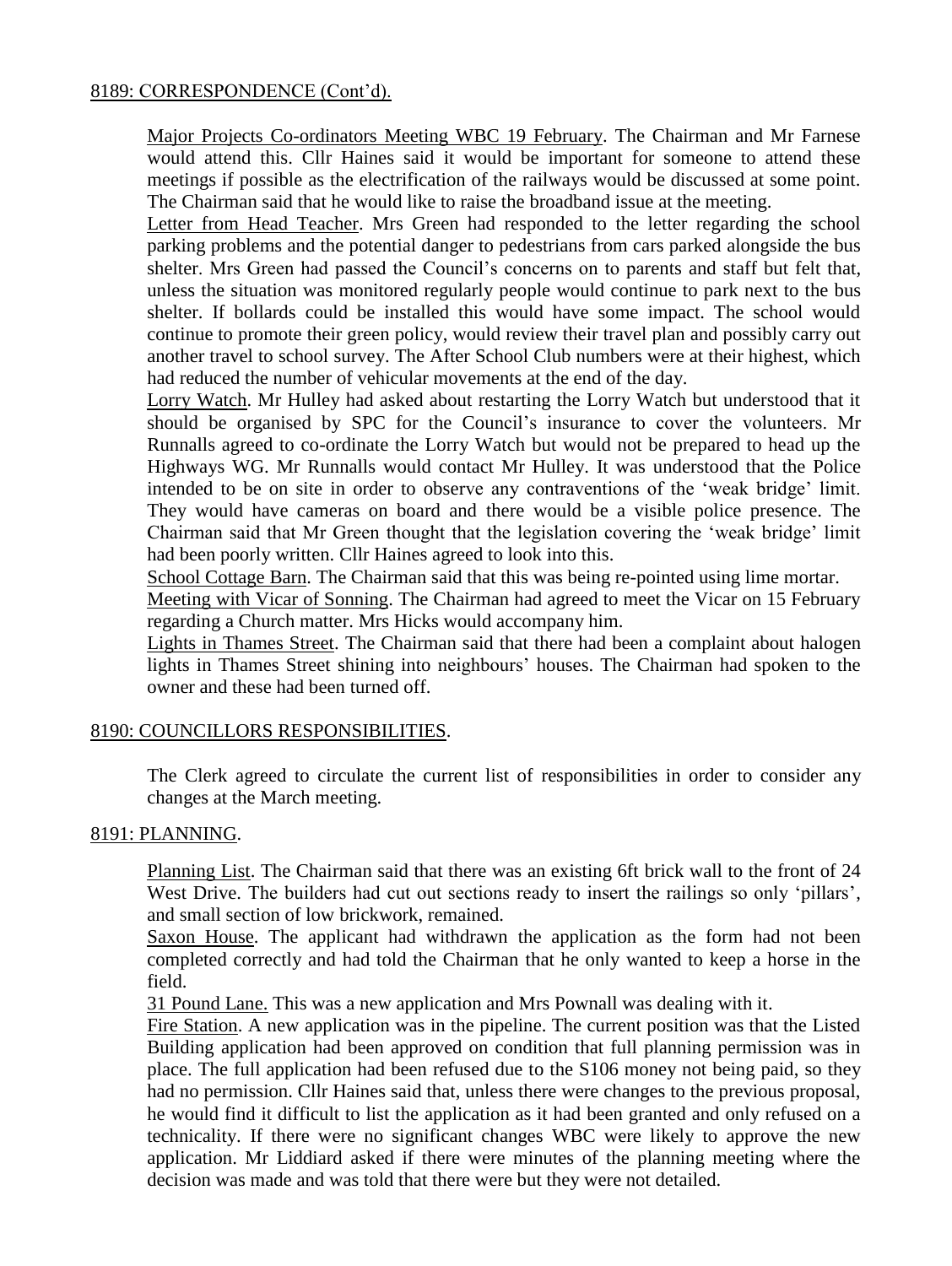Mr Liddiard had made a list of the main concerns, which included: WBC knew the application was based in incorrect plans: WBC had ignored the request for them to look at the new plans: WBC had ignored manual for Streets: SPC comments not given adequate weight even though the Planning Chairman had said that the proposal hinged on the highways issues: the zeal of the planning committee in going against the WBC policies: the inadequate access could result in an accident/injury. The Chairman said that the highways report used calculations based on the road having a central reservation and the officer had failed to inform the committee about the statistics showing that there were 7,400 vehicle movements in Pound Lane each day.

WBC Park and Ride Consultation. The Chairman said that he understood that one of the objectives was to extend the Park and Ride into T V Park. Cllr Haines said that Reading and WBC had won a bid for Park and Ride funding and they had to find a replacement for the Lodden Bridge facility.

Consultation on SDL's. The Chairman said that the Planning Committee would respond to this Consultation. Cllr Haines said that WBC was beginning to consider infrastructure. In the past, on some housing developments, key elements had been omitted.

C A Exhibition. The Chairman and Clerk had met Claire Lawrence and Giles Stephens at the WBC Offices to provide them with an update on the C A Consultation. They had been responsive and enthusiastic and were keen to assist. WBC did not appear to have a mechanism for receiving and dealing with C A Assessments in place. The Chairman said that the exhibition had been successful with 59 visitors over the two days. The six week consultation period would finish on 24 March. The replies/comments would then be assessed and the report would be revised if necessary. The Chairman would write to thank those who visited the exhibition.

Complaint to WBC. This was now going through the complaints procedure.

Mr Farnese said that there were proposals to extend the RBCS further, which could impact on the Sonning Lane parking.

The following applications were ongoing: 1 Sonning Gate (F/2012/1398) 32 West Drive (F/2012/1435) 19 West Drive (F/2012/1468) Old Forge Cottage Pearson Road (F/2012/2384 & LB/2012/2385) Greendown Pearson Road (C/2012/2390).

The following applications had been approved: There were none.

The following applications had been refused. There were none.

The following new applications had been received. The Granary Charvil Lane (F/2012/2440) Erection of a two storey rear extension and first floor extension over existing garage a single storey front extension to form porch alterations to fenestration plus conversion of garage to create habitable accommodation to dwelling: Redingensians RFC Old Bath Road (F/2012/2425) Erection of a two storey rear extension and renovation to existing clubhouse: 31 Pound Lane (F/2013/0117) Two storey and single storey rear extension and proposed single storey front extension to create porch. Demolition of existing garage and proposed erection of new detached garage.

# 8192: CONSERVATION AREA ASSESSMENT.

This had already been reported on.

# 8193: QUESTIONS FOR BOROUGH COUNCILLOR.

Cllr Haines said that WBC would vote on their budget the following week. £5.5M had been cut from their government grant and they had been the lowest funded authority in the country and were now even lower. WBC would maintain services but there would be cuts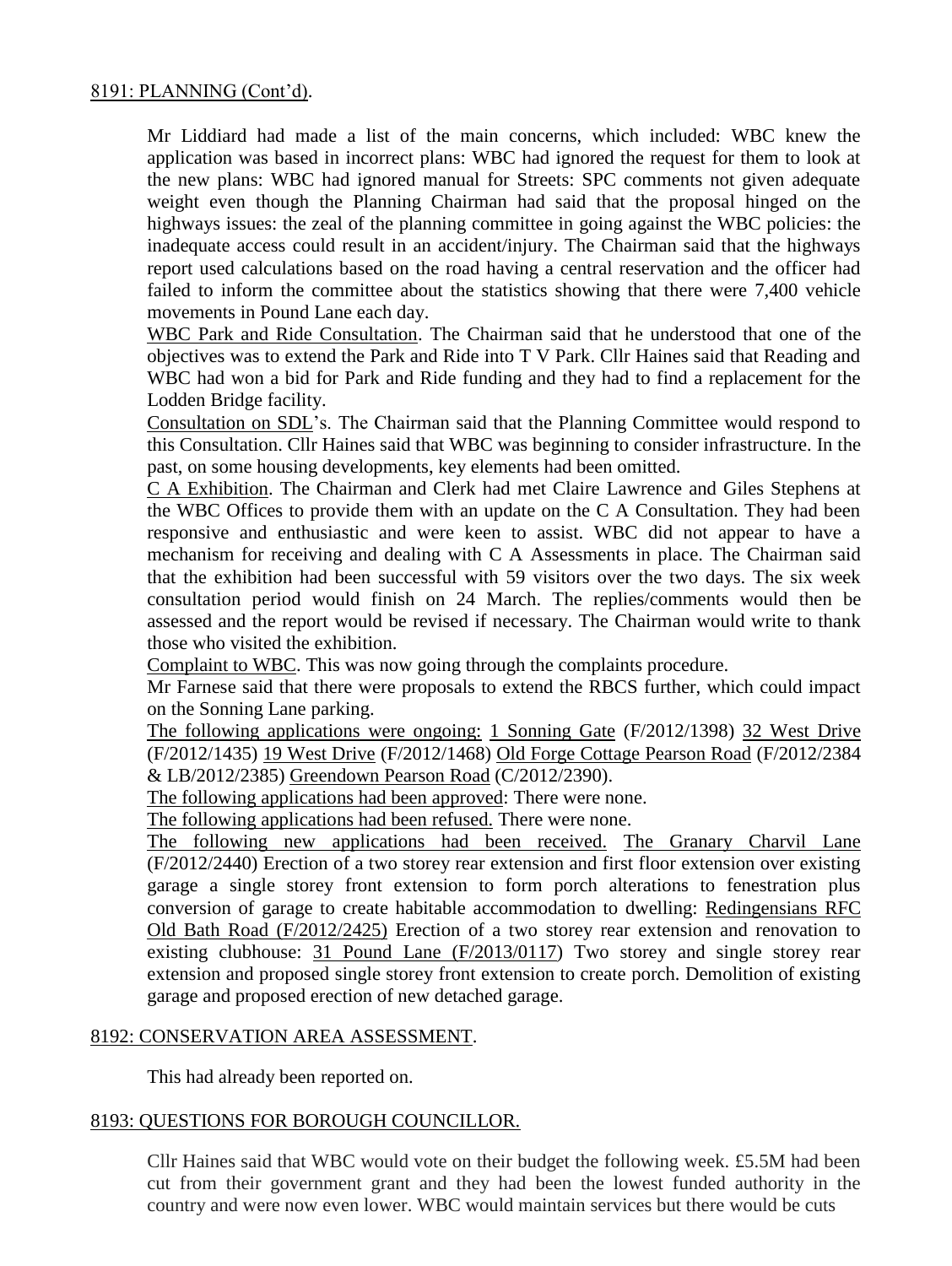# 8193: QUESTIONS FOR BOROUGH COUNCILLOR Cont'd).

across the board. The £600,000 central tax rebate would be passed on to parishes but this would affect their precepts. The S106 contribution scheme would be changed to a Community Infrastructure Levy and the money raised in this way could be used to fund infrastructure etc. The government were trying to build their way out of recession and empowering communities.

# 8194: PARISHIONERS QUESTIONS

Mr Atkins asked about the hedge growing over the path in the High Street, which he had mentioned to the Council some months previously. Mr Atkins had spoken to the owner but he still hadn't addressed the problem, if SPC couldn't help he would report it to WBC. Mr Farnese said that he had looked at the problem and even if the tree were cut back the steps to the cottage protruded into the path by about 9 inches. It might be possible for the tree to be cut back to match. Mr Farnese would speak to the owner again and let Mr Atkins know the result.

Mr Atkins said that he would like to congratulate Mr Doyle on being elected as Chairman.

Mr Liddiard said that the Pound Lane footpath between the A4 and the school was slippery from wet rotting leaves. The Clerk would ask WBC to clear and try to obtain a schedule of road/footpath sweeping.

Mr Alex Evans said that he would be interested in taking up the vacancy on the Council. He had lived in the village for 20 years and his wife had been born in Sonning. They had been involved in the local school, assisted with the environmental audit and he had attended a WBC planning meeting and spoken on behalf of SPC. Mr Evans said that he would like to get more involved and his wife was fully supportive. It was agreed that Councillors would discuss this informally at the end of the meeting and the Chairman would let Mr Evans know what the next steps would be.

# 8195: REPLY TO ICO.

The Clerk had circulated a draft reply to the letter informing the Council that Mr McCulloch had complained about their decision not to publish the notes of the closed part of the meeting held on 12 June 2012. If the OCO ruled that the notes had to be given to Mr McCulloch the Council would have no alternative. The Council considered Mr McCulloch's letters to be vexatious and were concerned that publication of the notes private to the meeting on 12 June could well result in further letters and demands from Mr McCulloch. Following discussion it was agreed that the Clerk should send the letter to the ICO.

# 8196: PROPOSALS FOR QUEENS JUBILEE CELEBRATIONS.

The Chairman said that approximately 50% of the funding had been raised. He would now approach the landlord and landlady of the Bull. Mr Liddiard asked if Sonning Eye were involved and the Chairman said that the French Horn and the Mill Theatre had agreed to make contributions. Mrs Pownall was looking at the possibility of obtaining a grant.

The Clerk would inform the Fire Brigade Trust of the Chairman's appointment and ask when their meetings took place so he could attend as the Council's representative.

Mr Liddiard and Mr Farnese would check the street lighting and report at the March meeting.

# 8197: FINANCE.

a) Report. The finance report was circulated and noted.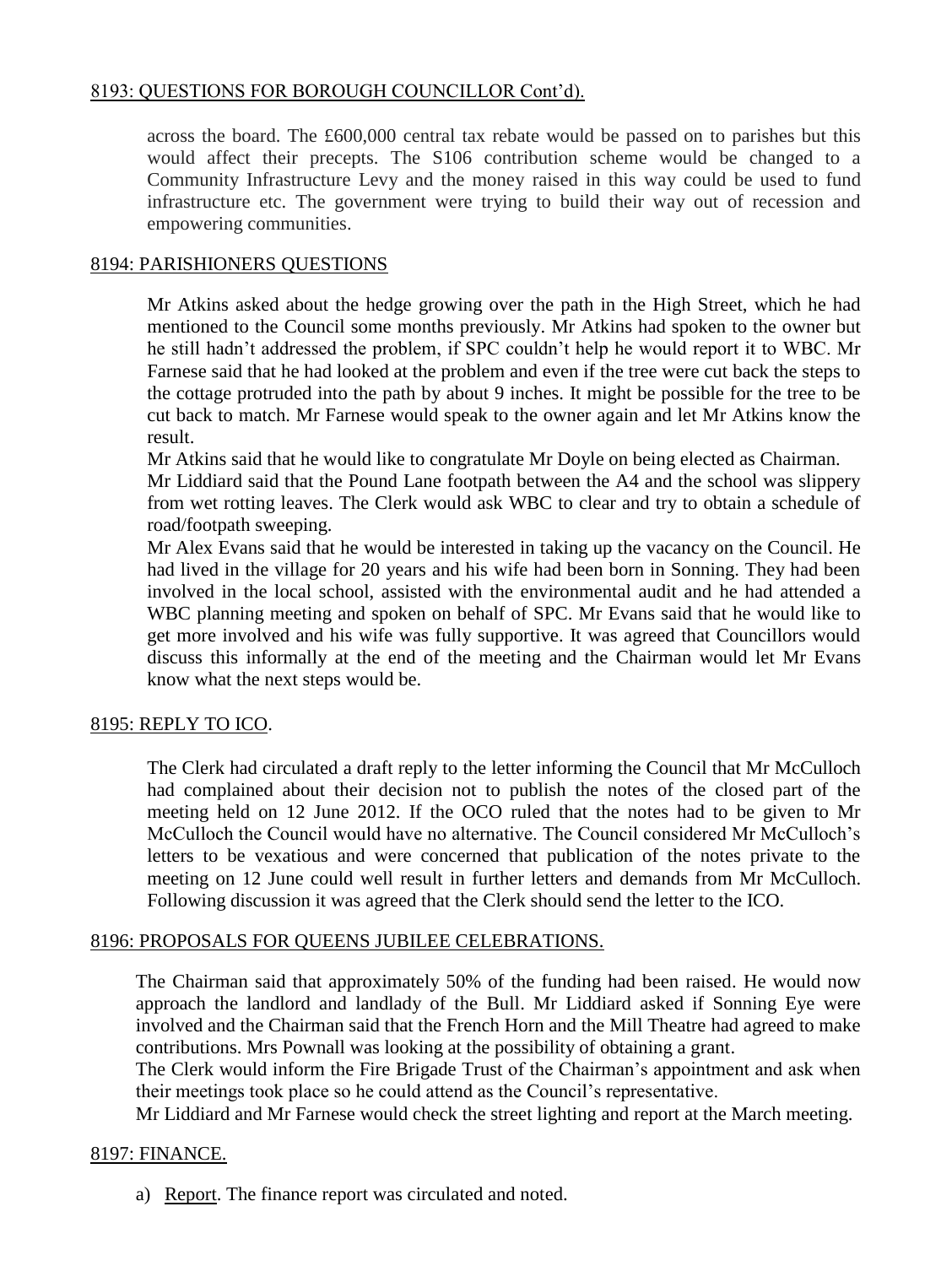#### 8197: FINANCE (Cont'd).

b) Payment of Accounts. Mr Runnalls proposed making the following payments, Mrs Pownall seconded and these were unanimously approved.

#### February 2013

| Mrs R Hulley – Litter January                       | 145.83  |
|-----------------------------------------------------|---------|
| SSE Contracting – St. Light Repairs                 | 60.65   |
| SSE Contracting $-$ St. Lighting M'tnce             | 839.53  |
| SSE Contracting – Service to new light Charvil Lane | 434.84  |
| $SCS - Moving$                                      | 91.68   |
| $SCS - Worming field$                               | 348.00  |
|                                                     | 1920.53 |

- c) Santander. The Clerk had checked the interest currently being received on the investments, 1.75 on the £44,500 in National Savings Income Bonds (received monthly) and 0.75 on the tennis court refurbishment fund in the National Savings Interest account (paid annually). Both funds were available immediately without loss of interest. The Maximum that could be guaranteed under the government scheme was £85,000 and £54,358 was already invested with Santander. Following discussion Mr Farnese proposed, in view of the limited access to funds, that no further investments were made with Santander, Mrs Pownall seconded and this was unanimously approved.
- d) Budget Precept. Mr Green had revised the budget as agreed at the January meeting but due to the fact that he was in hospital had been unable to circulate it for approval. This would be carried forward to the March meeting.

#### 8198: HIGHWAYS.

Mr Runnalls had agreed to head up the Lorry Watch W G. The Clerk agreed to write to Mr Hart to invite the Society to give a short presentation on their views on highways at the April meeting.

# 8199: RECREATION AND ENVIRONMENT W.G.

Mrs Pownall said that she had met the suppliers and agreed positions for the eight pieces of exercise equipment. Mrs Pownall was in the process of completing the application for an Awards for All grant, which would cover the costs.

Safety Checks. In the absence of Ms Reeve there was no update.

# 8200: TECHNICAL SERVICES.

a) Report. Mr Farnese would inspect the condition of the Wharf and bring recommendations to the March meeting. Mr Farnese had met Thames Water and now knew where the meters were. It appeared that Beech Lodge was not connected to a meter.

#### 8201: POLICE AND SECURITY.

The Chairman said that, with Mr Green's resignation, responsibility for this would need to be discussed at the March meeting.

#### 8202: RENOVATIONS TO HIGH STREET WATER PUMP.

The Conservation Officer had accepted the schedule provided by the contractor however the